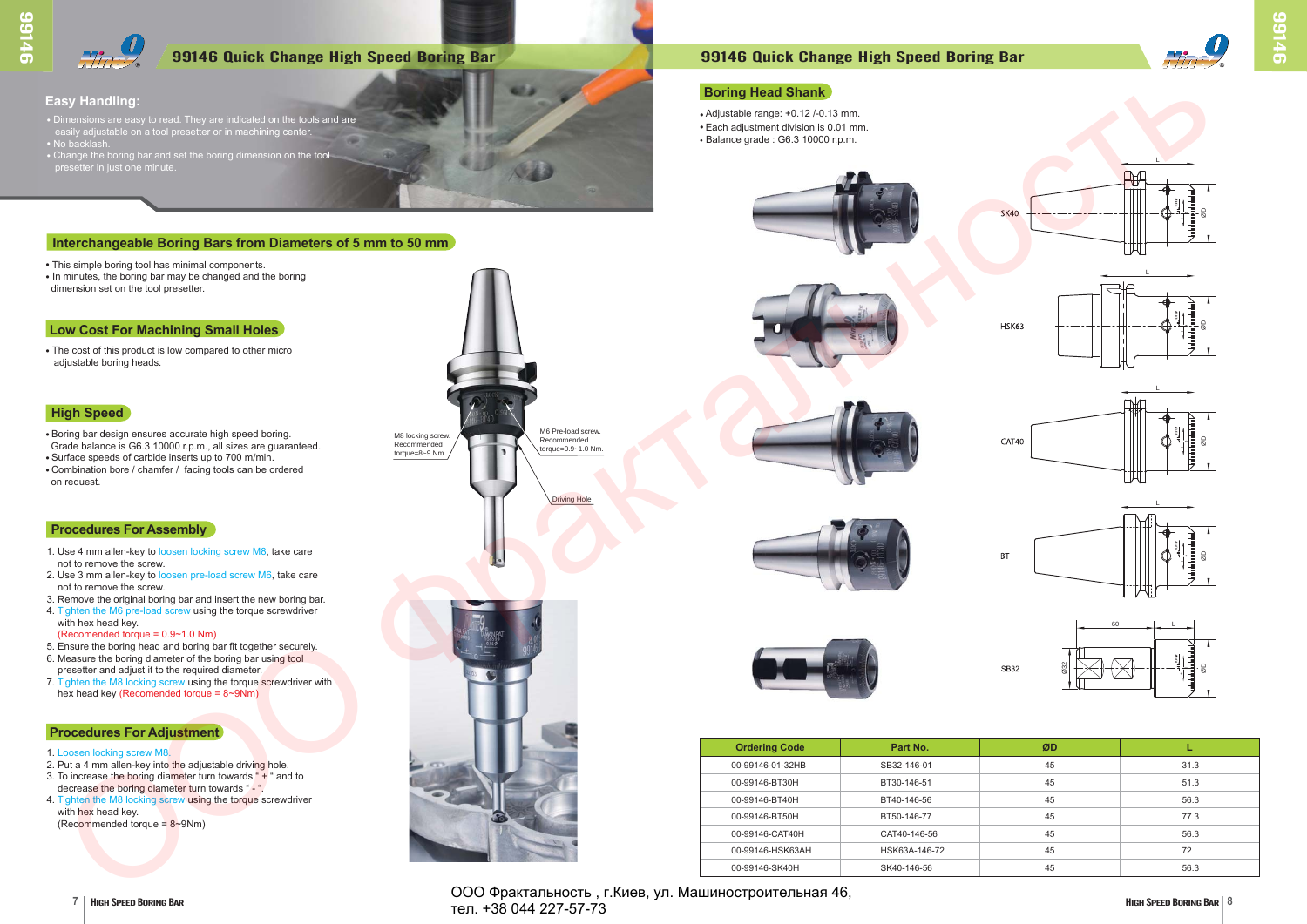| <b>Ordering Code</b> | Part No.                            | ØD   |      |
|----------------------|-------------------------------------|------|------|
| 00-99151A-06         | C <sub>20</sub> -ID <sub>06</sub>   | 6    | 52   |
| 00-99151A-08         | C <sub>20</sub> -ID <sub>08</sub>   | 8    | 42   |
| 00-99151A-10         | C <sub>20</sub> -ID <sub>10</sub>   | 10   | 21.5 |
| 00-99151A-11         | C <sub>20</sub> -ID <sub>11</sub>   | 11   | 21.5 |
| 00-99151A-15.5       | C <sub>20</sub> -ID <sub>15.5</sub> | 15.5 | 21.5 |

| <b>Ordering Code</b>             | Part No.     | ØD            | L1    | <b>Insert</b>      |
|----------------------------------|--------------|---------------|-------|--------------------|
| 00-99151-0500W                   | C06-0500-20L | $4.87 - 5.12$ | 20.00 |                    |
| 00-99151-0525W                   | C06-0525-20L | $5.12 - 5.37$ | 20.00 |                    |
| 00-99151-0550W                   | C06-0550-22L | $5.37 - 5.62$ | 22.00 | CCGT030102-        |
| 00-99151-0575W<br>00-99151-0600W | C06-0575-22L | $5.62 - 5.87$ | 22.00 | <b>NC30</b>        |
|                                  | C06-0600-24L | $5.87 - 6.12$ | 24.00 | Screw:<br>NS-16030 |
| 00-99151-0625W                   | C06-0625-24L | $612 - 637$   | 24.00 | Key:NK-T6          |
| 00-99151-0650W                   | C06-0650-26L | $637 - 662$   | 26.00 |                    |
| 00-99151-0675W                   | C06-0675-26L | 662~687       | 26.00 |                    |

| <b>Ordering Code</b> | Part No.        | ØD              | Ød   | Ød1            | L1  | L2 |     | Fig. | <b>Insert</b>            |
|----------------------|-----------------|-----------------|------|----------------|-----|----|-----|------|--------------------------|
| 00-99151-1200W       | C11-1200-150L   | $11.87 - 12.12$ | 11   | 11             | 70  | 20 | 150 |      |                          |
| 00-99151-1300W       | C11-1300-150L   | 12.87~13.12     | 11   |                | 70  |    | 150 |      | CCGT060204<br>CCFT060204 |
| 00-99151-1400W       | C11-1400-150L   | 13.87~14.12     | 11   |                | 70  | ۰  | 150 |      | Screw:                   |
| 00-99151-1500W       | C15.5-1500-90L  | 14.87~15.12     | 15.5 | 14             | 90  | 90 | 180 | 2    | NS-25045<br>Key:NK-T7    |
| 00-99151-1600W       | C15.5-1600-180L | 15.87~16.12     | 15.5 | 15             | 90  | 90 | 180 |      |                          |
| 00-99151-1700W       | C15.5-1700-180L | 16.87~17.12     | 15.5 | $\overline{a}$ | 100 |    | 180 |      | CCGT060204               |
| 00-99151-1800W       | C15.5-1800-180L | 17.87~18.12     | 15.5 |                | 100 |    | 180 |      | CCFT060204               |
| 00-99151-1900W       | C15.5-1900-180L | 18.87~19.12     | 15.5 | $\overline{a}$ | 100 |    | 180 |      | Screw:<br>NS-25060       |
| 00-99151-2000W       | C15.5-2000-180L | 19.87~20.12     | 15.5 |                | 100 |    | 180 |      | Key:NK-T7                |

# **Adapter**

**Example:** Economical solution of small dia. boring bar.

# **Ø11.87~Ø20.12mm**

• Solid Carbide Shank

• Boring Depth : L1, 4~6xD

ООО Фрактальность, г.Киев, ул. Машиностроительная 46,<br>2004.1227.57.72 тел. +38 044 227-57-73





| dering Code<br>Part No.<br>ØD<br><b>Ordering Code</b><br>Part No.<br>ØD<br>L1<br><b>Insert</b><br>$4.87 - 5.12$<br>-99151A-06<br>C20-ID06<br>52<br>00-99151-0500W<br>C06-0500-20L<br>$\mid$ 20.00<br>* H type with internal coolant can be ordered on request from Dia. 10mm.<br>6<br>Ordering example: 00-99146-1000SH.<br>C20-ID08<br>8<br>42<br>00-99151-0525W<br>C06-0525-20L<br>$5.12 - 5.37$<br>20.00<br>0-99151A-08<br>10 <sup>1</sup><br>-99151A-10<br>C20-ID10<br>21.5<br>00-99151-0550W<br>C06-0550-22L<br>$5.37 - 5.62$<br>22.00<br>CCGT030102-<br><b>Ordering Code</b><br>Part No.<br>ØD<br><b>Ordering Code</b><br>ØD<br><b>Insert</b><br>Part No.<br>L1<br><b>Insert</b><br><b>NC30</b><br>22.00<br>$5.62 - 5.87$<br>-99151A-11<br>C20-ID11<br>11<br>21.5<br>00-99151-0575W<br>C06-0575-22L<br>C20-0500-10L<br>4.87~5.12<br>00-99146-1725S C20-1725-42L 17.12~17.37 42.50<br>00-99146-0500S<br> 10.00 <br>Screw:<br>CC030102-NC30<br>-99151A-15.5<br>C20-ID15.5<br>15.5<br>21.5<br>00-99151-0600W<br>C06-0600-24L<br>$5.87 - 6.12$<br>$\mid$ 24.00<br><b>NS-16030</b><br>NS-16030, NK-T6<br>12.00<br>$5.87 - 6.12$<br>00-99146-0600S<br>C20-0600-12L<br>00-99146-1750S C20-1750-43L 17.37~17.62 43.75<br>Key:NK-T6<br>24.00<br>C06-0625-24L<br>$6.12 - 6.37$<br>00-99151-0625W<br>00-99146-0700S C20-0700-14L<br>$6.87 - 7.12$<br>00-99146-1775S C20-1775-43L 17.62~17.87 43.75<br>14.00<br>CC040102-NC30<br>6.37~6.62<br>00-99151-0650W<br>C06-0650-26L<br>26.00<br>6.87~Ø11.12mm<br>NS-20045, NK-T6<br>16.00<br>$7.87 - 8.12$<br>00-99146-1800S C20-1800-45L 17.87~18.12 45.00<br>00-99146-0800S C20-0800-16L<br>6.62~6.87<br>00-99151-0675W<br>C06-0675-26L<br>26.00<br>olid Carbide Shank<br>8.87~9.12 18.00<br>00-99146-1825S C20-1825-45L 18.12~18.37 45.00<br>00-99146-0900S C20-0900-20L<br>oring Depth: L1, 4~6xD<br>00-99146-1850S C20-1850-46L 18.37~18.62 46.25<br>$9.87 - 10.12$ 25.00<br>00-99146-1000S   C20-1000-25L  <br>110<br>L1<br>L1<br>00-99146-1875S C20-1875-46L 18.62~18.87 46.25<br>00-99146-1025S C20-1025-25L 10.12~10.37 25.00<br>00-99146-1050S C20-1050-26L 10.37~10.62 26.25<br>00-99146-1900S C20-1900-47L 18.87~19.12 47.50<br>00-99146-1075S C20-1075-26L 10.62~10.87 26.25<br>00-99146-1925S C20-1925-47L 19.12~19.37 47.50<br>dering Code<br>Part No.<br>ØD<br>Part No.<br>ØD<br>L1<br>L1.<br><b>Ordering Code</b><br><b>Insert</b><br><b>Insert</b><br>00-99146-1100S C20-1100-27L 10.87~11.12 27.50<br>$19.37~19.62$ 48.75<br>00-99146-1950S C20-1950-48L<br>$6.87 - 7.12$ 28.00<br>8.87~9.12<br>C08-0700-28L<br>C10-0900-36L<br>36.00<br>-99151-0700W<br>00-99151-0900W<br>00-99146-1125S C20-1125-27L 11.12~11.37 27.50<br>00-99146-1975S C20-1975-48L 19.62~19.87 48.75<br>7.12~7.37<br>28.00<br>C10-0925-36L<br>$9.12 - 9.37$<br>-99151-0725W<br>C08-0725-28L<br>00-99151-0925W<br>36.00<br>$19.87 - 20.12$ 50.00<br>00-99146-1150S   C20-1150-28L   11.37~11.62   28.75<br>00-99146-2000S C20-2000-50L<br>-99151-0750W<br>C08-0750-30L<br>7.37~7.62 30.00<br>00-99151-0950W<br>C10-0950-38L<br>$9.37 - 9.62$<br>38.00<br>CCGT060204<br>CCGT040102-<br>CCFT060204<br>00-99146-1175S   C20-1175-28L   11.62~11.87   28.75<br>00-99146-2025S C20-2025-50L 20.12~20.37 50.00<br><b>NC30</b><br>$7.62 - 7.87$ 30.00<br>$9.62 - 9.87$<br>38.00<br>-99151-0775W<br>C08-0775-30L<br>00-99151-0975W<br>C10-0975-38L<br>All grades are<br>Screw:<br>00-99146-2050S C20-2050-50L 20.37~20.62 50.00<br>00-99146-1200S   C20-1200-30L   11.87~12.12   30.00<br>C08-0800-32L<br>7.87~8.12 32.00<br>C10-1000-40L<br>9.87~10.12 40.00 available<br>-99151-0800W<br>00-99151-1000W<br>NS-20036<br>Screw:<br>Key:NK-T6<br>00-99146-1225S C20-1225-30L 12.12~12.37 30.00<br>00-99146-2075S C20-2075-50L 20.62~20.87 50.00<br>8.12~8.37<br>32.00<br>C10-1025-40L<br>10.12~10.37 40.00<br>-99151-0825W<br>C08-0825-32L<br>00-99151-1025W<br>NS-25045<br>00-99151-1050W   C10-1050-42L   10.37~10.62   42.00   Key:NK-T7<br>C08-0850-34L<br>$8.37 - 8.62$ 34.00<br>-99151-0850W<br>00-99146-1250S C20-1250-31L 12.37~12.62 31.25<br>$\vert$ 00-99146-2100S $\vert$ C20-2100-50L $\vert$ 20.87~21.12 $\vert$ 50.00<br>CCGT060204<br>CCGT060204<br>-99151-0875W C08-0875-34L 8.62~8.87 34.00<br>00-99151-1075W   C10-1075-42L<br>$10.62~10.87$ 42.00<br>00-99146-1275S   C20-1275-31L   12.62~12.87   31.25<br>00-99146-2125S C20-2125-50L 21.12~21.37 50.00<br>CCFT060204<br>CCFT060204<br>00-99151-1100W   C10-1100-44L   10.87~11.12   44.00<br>Screw: NS-20045<br>00-99146-1300S C20-1300-32L 12.87~13.12 32.50<br>00-99146-2150S C20-2150-50L 21.37~21.62 50.00<br>Key: NK-T7<br>Key: NK-T7<br>11.87~Ø20.12mm<br>00-99146-1325S C20-1325-32L 13.12~13.37 32.50<br>00-99146-2175S C20-2175-50L 21.62~21.87 50.00<br>olid Carbide Shank<br>00-99146-1350S   C20-1350-33L   13.37~13.62   33.75<br>00-99146-2200S C20-2200-50L 21.87~22.12 50.00<br>oring Depth: L1, 4~6xD<br>00-99146-2225S C20-2225-50L 22.12~22.37 50.00<br>00-99146-1375S C20-1375-33L 13.62~13.87 33.75<br>00-99146-1400S   C20-1400-35L   13.87~14.12   35.00<br>00-99146-2250S   C20-2250-50L   22.37~22.62   50.00<br>L1<br>L1<br>$\frac{L^2}{2}$<br>00-99146-2275S C20-2275-50L 22.62~22.87 50.00<br>00-99146-1425S   C20-1425-35L   14.12~14.37   35.00<br>Fig. 2<br>Fig. 1<br><b>The Contract of the Contract</b><br>00-99146-1450S   C20-1450-36L   14.37~14.62   36.25<br>00-99146-2300S C20-2300-50L 22.87~23.12 50.00<br>00-99146-1475S   C20-1475-36L   14.62~14.87   36.25<br>00-99146-2325S   C20-2325-50L   23.12~23.37   50.00<br>00-99146-2350S C20-2350-50L 23.37~23.62 50.00<br>00-99146-1500S   C20-1500-37L   14.87~15.12   37.50<br>ØD<br>Ød1<br>L2<br>Part No.<br>Ød<br>L1.<br>Fig.<br>rdering Code<br><b>Insert</b><br>00-99146-1525S   C20-1525-37L   15.12~15.37   37.50<br>00-99146-2375S C20-2375-50L 23.62~23.87 50.00<br>11<br>20<br>0-99151-1200W<br>C11-1200-150L<br>11.87~12.12<br>11<br>70<br>150<br>CCGT060204<br>00-99146-1550S   C20-1550-38L   15.37~15.62   38.75<br>00-99146-2400S C20-2400-50L 23.87~24.12 50.00<br>0-99151-1300W<br>C11-1300-150L<br>12.87~13.12<br>11<br>70<br>150<br>$\mathbf{1}$<br>$\sim$<br>CCFT060204<br>0-99151-1400W<br>C11-1400-150L<br>13.87~14.12<br>11<br>70<br>150<br>00-99146-1575S C20-1575-38L 15.62~15.87 38.75<br>00-99146-2425S C20-2425-50L 24.12~24.37 50.00<br>Screw:<br>$\sim$<br>$\sim$<br>NS-25045<br>0-99151-1500W<br>C15.5-1500-90L<br>14.87~15.12<br>15.5<br>90<br>90<br>180<br>2<br>14<br>00-99146-1600S   C20-1600-40L   15.87~16.12   40.00<br>00-99146-2450S   C20-2450-50L   24.37~24.62   50.00<br>Key:NK-T7<br>0-99151-1600W<br>C15.5-1600-180L<br>15.87~16.12<br>15.5<br>90<br>15<br>90<br>180<br>00-99146-1625S   C20-1625-40L   16.12~16.37   40.00<br>00-99146-2475S C20-2475-50L 24.62~24.87 50.00<br>0-99151-1700W<br>C15.5-1700-180L<br>16.87~17.12<br>15.5<br>100<br>180<br>$\sim$<br>$\sim$<br>CCGT060204<br>CCGT060204<br>00-99146-1650S C20-1650-41L 16.37~16.62 41.25 CCFT060204<br>00-99146-2500S   C20-2500-50L   24.87~25.12   50.00<br>CCFT060204<br>0-99151-1800W<br>C15.5-1800-180L<br>17.87~18.12<br>15.5<br>180<br>100<br>$\sim$<br>$\sim$<br>00-99146-1675S C20-1675-41L 16.62~16.87 41.25 Screw: NS-20060<br>Screw:<br>00-99146-2525S C20-2525-50L 25.12~25.37 50.00<br>0-99151-1900W C15.5-1900-180L<br>18.87~19.12<br>15.5<br>100<br>180<br>$\sim$<br>$\sim$<br>Key: NK-T7<br>NS-25060<br>Key:NK-T7<br>00-99146-1700S C20-1700-42L 16.87~17.12 42.50<br>00-99146-2550S C20-2550-50L 25.37~25.62 50.00<br>0-99151-2000W C15.5-2000-180L<br>19.87~20.12<br>15.5<br>100<br>180<br>ООО Фрактальность, г. Киев, ул. Машиностроительная 46, | dapter<br>conomical solution of small dia. boring bar.<br>42 |  |  | Ø4.87~Ø6.87mm<br>• Solid Carbide Shank<br>• Boring Depth: L1, 4~6xD | $\rightarrow$ $\frac{L1}{2}$ |  |  | Ø5~Ø25mm<br>• Alloy Steel Shank<br>• Boring Depth: L1, 2~3xD |  | 42 | 85<br>L1<br>(Ø5~Ø25.5mm) |  |  |
|--------------------------------------------------------------------------------------------------------------------------------------------------------------------------------------------------------------------------------------------------------------------------------------------------------------------------------------------------------------------------------------------------------------------------------------------------------------------------------------------------------------------------------------------------------------------------------------------------------------------------------------------------------------------------------------------------------------------------------------------------------------------------------------------------------------------------------------------------------------------------------------------------------------------------------------------------------------------------------------------------------------------------------------------------------------------------------------------------------------------------------------------------------------------------------------------------------------------------------------------------------------------------------------------------------------------------------------------------------------------------------------------------------------------------------------------------------------------------------------------------------------------------------------------------------------------------------------------------------------------------------------------------------------------------------------------------------------------------------------------------------------------------------------------------------------------------------------------------------------------------------------------------------------------------------------------------------------------------------------------------------------------------------------------------------------------------------------------------------------------------------------------------------------------------------------------------------------------------------------------------------------------------------------------------------------------------------------------------------------------------------------------------------------------------------------------------------------------------------------------------------------------------------------------------------------------------------------------------------------------------------------------------------------------------------------------------------------------------------------------------------------------------------------------------------------------------------------------------------------------------------------------------------------------------------------------------------------------------------------------------------------------------------------------------------------------------------------------------------------------------------------------------------------------------------------------------------------------------------------------------------------------------------------------------------------------------------------------------------------------------------------------------------------------------------------------------------------------------------------------------------------------------------------------------------------------------------------------------------------------------------------------------------------------------------------------------------------------------------------------------------------------------------------------------------------------------------------------------------------------------------------------------------------------------------------------------------------------------------------------------------------------------------------------------------------------------------------------------------------------------------------------------------------------------------------------------------------------------------------------------------------------------------------------------------------------------------------------------------------------------------------------------------------------------------------------------------------------------------------------------------------------------------------------------------------------------------------------------------------------------------------------------------------------------------------------------------------------------------------------------------------------------------------------------------------------------------------------------------------------------------------------------------------------------------------------------------------------------------------------------------------------------------------------------------------------------------------------------------------------------------------------------------------------------------------------------------------------------------------------------------------------------------------------------------------------------------------------------------------------------------------------------------------------------------------------------------------------------------------------------------------------------------------------------------------------------------------------------------------------------------------------------------------------------------------------------------------------------------------------------------------------------------------------------------------------------------------------------------------------------------------------------------------------------------------------------------------------------------------------------------------------------------------------------------------------------------------------------------------------------------------------------------------------------------------------------------------------------------------------------------------------------------------------------------------------------------------------------------------------------------------------------------------------------------------------------------------------------------------------------------------------------------------------------------------------------------------------------------------------------------------------------------------------------------------------------------------------------------------------------------------------------------------------------------------------------------------------------------------------------------------------------------------------------------------------------------------------------------------------------------------------------------------------------------------------------------------------------------------------------------------------------------------------------------------------------------------------------------------------------------------------------------------------------------------------------------------------------------------------------------------------------------------------------------------------------------------------------------------------------------------------------------------------------------------------------------------------------------------------------------------------------------------------|--------------------------------------------------------------|--|--|---------------------------------------------------------------------|------------------------------|--|--|--------------------------------------------------------------|--|----|--------------------------|--|--|
| Screw: NS-20045                                                                                                                                                                                                                                                                                                                                                                                                                                                                                                                                                                                                                                                                                                                                                                                                                                                                                                                                                                                                                                                                                                                                                                                                                                                                                                                                                                                                                                                                                                                                                                                                                                                                                                                                                                                                                                                                                                                                                                                                                                                                                                                                                                                                                                                                                                                                                                                                                                                                                                                                                                                                                                                                                                                                                                                                                                                                                                                                                                                                                                                                                                                                                                                                                                                                                                                                                                                                                                                                                                                                                                                                                                                                                                                                                                                                                                                                                                                                                                                                                                                                                                                                                                                                                                                                                                                                                                                                                                                                                                                                                                                                                                                                                                                                                                                                                                                                                                                                                                                                                                                                                                                                                                                                                                                                                                                                                                                                                                                                                                                                                                                                                                                                                                                                                                                                                                                                                                                                                                                                                                                                                                                                                                                                                                                                                                                                                                                                                                                                                                                                                                                                                                                                                                                                                                                                                                                                                                                                                                                                                                                                                                                                                                                                                                                                                                                                                                                                                                                                                                                                                                                                                                                    |                                                              |  |  |                                                                     |                              |  |  |                                                              |  |    |                          |  |  |
|                                                                                                                                                                                                                                                                                                                                                                                                                                                                                                                                                                                                                                                                                                                                                                                                                                                                                                                                                                                                                                                                                                                                                                                                                                                                                                                                                                                                                                                                                                                                                                                                                                                                                                                                                                                                                                                                                                                                                                                                                                                                                                                                                                                                                                                                                                                                                                                                                                                                                                                                                                                                                                                                                                                                                                                                                                                                                                                                                                                                                                                                                                                                                                                                                                                                                                                                                                                                                                                                                                                                                                                                                                                                                                                                                                                                                                                                                                                                                                                                                                                                                                                                                                                                                                                                                                                                                                                                                                                                                                                                                                                                                                                                                                                                                                                                                                                                                                                                                                                                                                                                                                                                                                                                                                                                                                                                                                                                                                                                                                                                                                                                                                                                                                                                                                                                                                                                                                                                                                                                                                                                                                                                                                                                                                                                                                                                                                                                                                                                                                                                                                                                                                                                                                                                                                                                                                                                                                                                                                                                                                                                                                                                                                                                                                                                                                                                                                                                                                                                                                                                                                                                                                                                    |                                                              |  |  |                                                                     |                              |  |  |                                                              |  |    |                          |  |  |
|                                                                                                                                                                                                                                                                                                                                                                                                                                                                                                                                                                                                                                                                                                                                                                                                                                                                                                                                                                                                                                                                                                                                                                                                                                                                                                                                                                                                                                                                                                                                                                                                                                                                                                                                                                                                                                                                                                                                                                                                                                                                                                                                                                                                                                                                                                                                                                                                                                                                                                                                                                                                                                                                                                                                                                                                                                                                                                                                                                                                                                                                                                                                                                                                                                                                                                                                                                                                                                                                                                                                                                                                                                                                                                                                                                                                                                                                                                                                                                                                                                                                                                                                                                                                                                                                                                                                                                                                                                                                                                                                                                                                                                                                                                                                                                                                                                                                                                                                                                                                                                                                                                                                                                                                                                                                                                                                                                                                                                                                                                                                                                                                                                                                                                                                                                                                                                                                                                                                                                                                                                                                                                                                                                                                                                                                                                                                                                                                                                                                                                                                                                                                                                                                                                                                                                                                                                                                                                                                                                                                                                                                                                                                                                                                                                                                                                                                                                                                                                                                                                                                                                                                                                                                    |                                                              |  |  |                                                                     |                              |  |  |                                                              |  |    |                          |  |  |
|                                                                                                                                                                                                                                                                                                                                                                                                                                                                                                                                                                                                                                                                                                                                                                                                                                                                                                                                                                                                                                                                                                                                                                                                                                                                                                                                                                                                                                                                                                                                                                                                                                                                                                                                                                                                                                                                                                                                                                                                                                                                                                                                                                                                                                                                                                                                                                                                                                                                                                                                                                                                                                                                                                                                                                                                                                                                                                                                                                                                                                                                                                                                                                                                                                                                                                                                                                                                                                                                                                                                                                                                                                                                                                                                                                                                                                                                                                                                                                                                                                                                                                                                                                                                                                                                                                                                                                                                                                                                                                                                                                                                                                                                                                                                                                                                                                                                                                                                                                                                                                                                                                                                                                                                                                                                                                                                                                                                                                                                                                                                                                                                                                                                                                                                                                                                                                                                                                                                                                                                                                                                                                                                                                                                                                                                                                                                                                                                                                                                                                                                                                                                                                                                                                                                                                                                                                                                                                                                                                                                                                                                                                                                                                                                                                                                                                                                                                                                                                                                                                                                                                                                                                                                    |                                                              |  |  |                                                                     |                              |  |  |                                                              |  |    |                          |  |  |
|                                                                                                                                                                                                                                                                                                                                                                                                                                                                                                                                                                                                                                                                                                                                                                                                                                                                                                                                                                                                                                                                                                                                                                                                                                                                                                                                                                                                                                                                                                                                                                                                                                                                                                                                                                                                                                                                                                                                                                                                                                                                                                                                                                                                                                                                                                                                                                                                                                                                                                                                                                                                                                                                                                                                                                                                                                                                                                                                                                                                                                                                                                                                                                                                                                                                                                                                                                                                                                                                                                                                                                                                                                                                                                                                                                                                                                                                                                                                                                                                                                                                                                                                                                                                                                                                                                                                                                                                                                                                                                                                                                                                                                                                                                                                                                                                                                                                                                                                                                                                                                                                                                                                                                                                                                                                                                                                                                                                                                                                                                                                                                                                                                                                                                                                                                                                                                                                                                                                                                                                                                                                                                                                                                                                                                                                                                                                                                                                                                                                                                                                                                                                                                                                                                                                                                                                                                                                                                                                                                                                                                                                                                                                                                                                                                                                                                                                                                                                                                                                                                                                                                                                                                                                    |                                                              |  |  |                                                                     |                              |  |  |                                                              |  |    |                          |  |  |
|                                                                                                                                                                                                                                                                                                                                                                                                                                                                                                                                                                                                                                                                                                                                                                                                                                                                                                                                                                                                                                                                                                                                                                                                                                                                                                                                                                                                                                                                                                                                                                                                                                                                                                                                                                                                                                                                                                                                                                                                                                                                                                                                                                                                                                                                                                                                                                                                                                                                                                                                                                                                                                                                                                                                                                                                                                                                                                                                                                                                                                                                                                                                                                                                                                                                                                                                                                                                                                                                                                                                                                                                                                                                                                                                                                                                                                                                                                                                                                                                                                                                                                                                                                                                                                                                                                                                                                                                                                                                                                                                                                                                                                                                                                                                                                                                                                                                                                                                                                                                                                                                                                                                                                                                                                                                                                                                                                                                                                                                                                                                                                                                                                                                                                                                                                                                                                                                                                                                                                                                                                                                                                                                                                                                                                                                                                                                                                                                                                                                                                                                                                                                                                                                                                                                                                                                                                                                                                                                                                                                                                                                                                                                                                                                                                                                                                                                                                                                                                                                                                                                                                                                                                                                    |                                                              |  |  |                                                                     |                              |  |  |                                                              |  |    |                          |  |  |
|                                                                                                                                                                                                                                                                                                                                                                                                                                                                                                                                                                                                                                                                                                                                                                                                                                                                                                                                                                                                                                                                                                                                                                                                                                                                                                                                                                                                                                                                                                                                                                                                                                                                                                                                                                                                                                                                                                                                                                                                                                                                                                                                                                                                                                                                                                                                                                                                                                                                                                                                                                                                                                                                                                                                                                                                                                                                                                                                                                                                                                                                                                                                                                                                                                                                                                                                                                                                                                                                                                                                                                                                                                                                                                                                                                                                                                                                                                                                                                                                                                                                                                                                                                                                                                                                                                                                                                                                                                                                                                                                                                                                                                                                                                                                                                                                                                                                                                                                                                                                                                                                                                                                                                                                                                                                                                                                                                                                                                                                                                                                                                                                                                                                                                                                                                                                                                                                                                                                                                                                                                                                                                                                                                                                                                                                                                                                                                                                                                                                                                                                                                                                                                                                                                                                                                                                                                                                                                                                                                                                                                                                                                                                                                                                                                                                                                                                                                                                                                                                                                                                                                                                                                                                    |                                                              |  |  |                                                                     |                              |  |  |                                                              |  |    |                          |  |  |
|                                                                                                                                                                                                                                                                                                                                                                                                                                                                                                                                                                                                                                                                                                                                                                                                                                                                                                                                                                                                                                                                                                                                                                                                                                                                                                                                                                                                                                                                                                                                                                                                                                                                                                                                                                                                                                                                                                                                                                                                                                                                                                                                                                                                                                                                                                                                                                                                                                                                                                                                                                                                                                                                                                                                                                                                                                                                                                                                                                                                                                                                                                                                                                                                                                                                                                                                                                                                                                                                                                                                                                                                                                                                                                                                                                                                                                                                                                                                                                                                                                                                                                                                                                                                                                                                                                                                                                                                                                                                                                                                                                                                                                                                                                                                                                                                                                                                                                                                                                                                                                                                                                                                                                                                                                                                                                                                                                                                                                                                                                                                                                                                                                                                                                                                                                                                                                                                                                                                                                                                                                                                                                                                                                                                                                                                                                                                                                                                                                                                                                                                                                                                                                                                                                                                                                                                                                                                                                                                                                                                                                                                                                                                                                                                                                                                                                                                                                                                                                                                                                                                                                                                                                                                    |                                                              |  |  |                                                                     |                              |  |  |                                                              |  |    |                          |  |  |
|                                                                                                                                                                                                                                                                                                                                                                                                                                                                                                                                                                                                                                                                                                                                                                                                                                                                                                                                                                                                                                                                                                                                                                                                                                                                                                                                                                                                                                                                                                                                                                                                                                                                                                                                                                                                                                                                                                                                                                                                                                                                                                                                                                                                                                                                                                                                                                                                                                                                                                                                                                                                                                                                                                                                                                                                                                                                                                                                                                                                                                                                                                                                                                                                                                                                                                                                                                                                                                                                                                                                                                                                                                                                                                                                                                                                                                                                                                                                                                                                                                                                                                                                                                                                                                                                                                                                                                                                                                                                                                                                                                                                                                                                                                                                                                                                                                                                                                                                                                                                                                                                                                                                                                                                                                                                                                                                                                                                                                                                                                                                                                                                                                                                                                                                                                                                                                                                                                                                                                                                                                                                                                                                                                                                                                                                                                                                                                                                                                                                                                                                                                                                                                                                                                                                                                                                                                                                                                                                                                                                                                                                                                                                                                                                                                                                                                                                                                                                                                                                                                                                                                                                                                                                    |                                                              |  |  |                                                                     |                              |  |  |                                                              |  |    |                          |  |  |
|                                                                                                                                                                                                                                                                                                                                                                                                                                                                                                                                                                                                                                                                                                                                                                                                                                                                                                                                                                                                                                                                                                                                                                                                                                                                                                                                                                                                                                                                                                                                                                                                                                                                                                                                                                                                                                                                                                                                                                                                                                                                                                                                                                                                                                                                                                                                                                                                                                                                                                                                                                                                                                                                                                                                                                                                                                                                                                                                                                                                                                                                                                                                                                                                                                                                                                                                                                                                                                                                                                                                                                                                                                                                                                                                                                                                                                                                                                                                                                                                                                                                                                                                                                                                                                                                                                                                                                                                                                                                                                                                                                                                                                                                                                                                                                                                                                                                                                                                                                                                                                                                                                                                                                                                                                                                                                                                                                                                                                                                                                                                                                                                                                                                                                                                                                                                                                                                                                                                                                                                                                                                                                                                                                                                                                                                                                                                                                                                                                                                                                                                                                                                                                                                                                                                                                                                                                                                                                                                                                                                                                                                                                                                                                                                                                                                                                                                                                                                                                                                                                                                                                                                                                                                    |                                                              |  |  |                                                                     |                              |  |  |                                                              |  |    |                          |  |  |
|                                                                                                                                                                                                                                                                                                                                                                                                                                                                                                                                                                                                                                                                                                                                                                                                                                                                                                                                                                                                                                                                                                                                                                                                                                                                                                                                                                                                                                                                                                                                                                                                                                                                                                                                                                                                                                                                                                                                                                                                                                                                                                                                                                                                                                                                                                                                                                                                                                                                                                                                                                                                                                                                                                                                                                                                                                                                                                                                                                                                                                                                                                                                                                                                                                                                                                                                                                                                                                                                                                                                                                                                                                                                                                                                                                                                                                                                                                                                                                                                                                                                                                                                                                                                                                                                                                                                                                                                                                                                                                                                                                                                                                                                                                                                                                                                                                                                                                                                                                                                                                                                                                                                                                                                                                                                                                                                                                                                                                                                                                                                                                                                                                                                                                                                                                                                                                                                                                                                                                                                                                                                                                                                                                                                                                                                                                                                                                                                                                                                                                                                                                                                                                                                                                                                                                                                                                                                                                                                                                                                                                                                                                                                                                                                                                                                                                                                                                                                                                                                                                                                                                                                                                                                    |                                                              |  |  |                                                                     |                              |  |  |                                                              |  |    |                          |  |  |
|                                                                                                                                                                                                                                                                                                                                                                                                                                                                                                                                                                                                                                                                                                                                                                                                                                                                                                                                                                                                                                                                                                                                                                                                                                                                                                                                                                                                                                                                                                                                                                                                                                                                                                                                                                                                                                                                                                                                                                                                                                                                                                                                                                                                                                                                                                                                                                                                                                                                                                                                                                                                                                                                                                                                                                                                                                                                                                                                                                                                                                                                                                                                                                                                                                                                                                                                                                                                                                                                                                                                                                                                                                                                                                                                                                                                                                                                                                                                                                                                                                                                                                                                                                                                                                                                                                                                                                                                                                                                                                                                                                                                                                                                                                                                                                                                                                                                                                                                                                                                                                                                                                                                                                                                                                                                                                                                                                                                                                                                                                                                                                                                                                                                                                                                                                                                                                                                                                                                                                                                                                                                                                                                                                                                                                                                                                                                                                                                                                                                                                                                                                                                                                                                                                                                                                                                                                                                                                                                                                                                                                                                                                                                                                                                                                                                                                                                                                                                                                                                                                                                                                                                                                                                    |                                                              |  |  |                                                                     |                              |  |  |                                                              |  |    |                          |  |  |
|                                                                                                                                                                                                                                                                                                                                                                                                                                                                                                                                                                                                                                                                                                                                                                                                                                                                                                                                                                                                                                                                                                                                                                                                                                                                                                                                                                                                                                                                                                                                                                                                                                                                                                                                                                                                                                                                                                                                                                                                                                                                                                                                                                                                                                                                                                                                                                                                                                                                                                                                                                                                                                                                                                                                                                                                                                                                                                                                                                                                                                                                                                                                                                                                                                                                                                                                                                                                                                                                                                                                                                                                                                                                                                                                                                                                                                                                                                                                                                                                                                                                                                                                                                                                                                                                                                                                                                                                                                                                                                                                                                                                                                                                                                                                                                                                                                                                                                                                                                                                                                                                                                                                                                                                                                                                                                                                                                                                                                                                                                                                                                                                                                                                                                                                                                                                                                                                                                                                                                                                                                                                                                                                                                                                                                                                                                                                                                                                                                                                                                                                                                                                                                                                                                                                                                                                                                                                                                                                                                                                                                                                                                                                                                                                                                                                                                                                                                                                                                                                                                                                                                                                                                                                    |                                                              |  |  |                                                                     |                              |  |  |                                                              |  |    |                          |  |  |
|                                                                                                                                                                                                                                                                                                                                                                                                                                                                                                                                                                                                                                                                                                                                                                                                                                                                                                                                                                                                                                                                                                                                                                                                                                                                                                                                                                                                                                                                                                                                                                                                                                                                                                                                                                                                                                                                                                                                                                                                                                                                                                                                                                                                                                                                                                                                                                                                                                                                                                                                                                                                                                                                                                                                                                                                                                                                                                                                                                                                                                                                                                                                                                                                                                                                                                                                                                                                                                                                                                                                                                                                                                                                                                                                                                                                                                                                                                                                                                                                                                                                                                                                                                                                                                                                                                                                                                                                                                                                                                                                                                                                                                                                                                                                                                                                                                                                                                                                                                                                                                                                                                                                                                                                                                                                                                                                                                                                                                                                                                                                                                                                                                                                                                                                                                                                                                                                                                                                                                                                                                                                                                                                                                                                                                                                                                                                                                                                                                                                                                                                                                                                                                                                                                                                                                                                                                                                                                                                                                                                                                                                                                                                                                                                                                                                                                                                                                                                                                                                                                                                                                                                                                                                    |                                                              |  |  |                                                                     |                              |  |  |                                                              |  |    |                          |  |  |
|                                                                                                                                                                                                                                                                                                                                                                                                                                                                                                                                                                                                                                                                                                                                                                                                                                                                                                                                                                                                                                                                                                                                                                                                                                                                                                                                                                                                                                                                                                                                                                                                                                                                                                                                                                                                                                                                                                                                                                                                                                                                                                                                                                                                                                                                                                                                                                                                                                                                                                                                                                                                                                                                                                                                                                                                                                                                                                                                                                                                                                                                                                                                                                                                                                                                                                                                                                                                                                                                                                                                                                                                                                                                                                                                                                                                                                                                                                                                                                                                                                                                                                                                                                                                                                                                                                                                                                                                                                                                                                                                                                                                                                                                                                                                                                                                                                                                                                                                                                                                                                                                                                                                                                                                                                                                                                                                                                                                                                                                                                                                                                                                                                                                                                                                                                                                                                                                                                                                                                                                                                                                                                                                                                                                                                                                                                                                                                                                                                                                                                                                                                                                                                                                                                                                                                                                                                                                                                                                                                                                                                                                                                                                                                                                                                                                                                                                                                                                                                                                                                                                                                                                                                                                    |                                                              |  |  |                                                                     |                              |  |  |                                                              |  |    |                          |  |  |
|                                                                                                                                                                                                                                                                                                                                                                                                                                                                                                                                                                                                                                                                                                                                                                                                                                                                                                                                                                                                                                                                                                                                                                                                                                                                                                                                                                                                                                                                                                                                                                                                                                                                                                                                                                                                                                                                                                                                                                                                                                                                                                                                                                                                                                                                                                                                                                                                                                                                                                                                                                                                                                                                                                                                                                                                                                                                                                                                                                                                                                                                                                                                                                                                                                                                                                                                                                                                                                                                                                                                                                                                                                                                                                                                                                                                                                                                                                                                                                                                                                                                                                                                                                                                                                                                                                                                                                                                                                                                                                                                                                                                                                                                                                                                                                                                                                                                                                                                                                                                                                                                                                                                                                                                                                                                                                                                                                                                                                                                                                                                                                                                                                                                                                                                                                                                                                                                                                                                                                                                                                                                                                                                                                                                                                                                                                                                                                                                                                                                                                                                                                                                                                                                                                                                                                                                                                                                                                                                                                                                                                                                                                                                                                                                                                                                                                                                                                                                                                                                                                                                                                                                                                                                    |                                                              |  |  |                                                                     |                              |  |  |                                                              |  |    |                          |  |  |
|                                                                                                                                                                                                                                                                                                                                                                                                                                                                                                                                                                                                                                                                                                                                                                                                                                                                                                                                                                                                                                                                                                                                                                                                                                                                                                                                                                                                                                                                                                                                                                                                                                                                                                                                                                                                                                                                                                                                                                                                                                                                                                                                                                                                                                                                                                                                                                                                                                                                                                                                                                                                                                                                                                                                                                                                                                                                                                                                                                                                                                                                                                                                                                                                                                                                                                                                                                                                                                                                                                                                                                                                                                                                                                                                                                                                                                                                                                                                                                                                                                                                                                                                                                                                                                                                                                                                                                                                                                                                                                                                                                                                                                                                                                                                                                                                                                                                                                                                                                                                                                                                                                                                                                                                                                                                                                                                                                                                                                                                                                                                                                                                                                                                                                                                                                                                                                                                                                                                                                                                                                                                                                                                                                                                                                                                                                                                                                                                                                                                                                                                                                                                                                                                                                                                                                                                                                                                                                                                                                                                                                                                                                                                                                                                                                                                                                                                                                                                                                                                                                                                                                                                                                                                    |                                                              |  |  |                                                                     |                              |  |  |                                                              |  |    |                          |  |  |
|                                                                                                                                                                                                                                                                                                                                                                                                                                                                                                                                                                                                                                                                                                                                                                                                                                                                                                                                                                                                                                                                                                                                                                                                                                                                                                                                                                                                                                                                                                                                                                                                                                                                                                                                                                                                                                                                                                                                                                                                                                                                                                                                                                                                                                                                                                                                                                                                                                                                                                                                                                                                                                                                                                                                                                                                                                                                                                                                                                                                                                                                                                                                                                                                                                                                                                                                                                                                                                                                                                                                                                                                                                                                                                                                                                                                                                                                                                                                                                                                                                                                                                                                                                                                                                                                                                                                                                                                                                                                                                                                                                                                                                                                                                                                                                                                                                                                                                                                                                                                                                                                                                                                                                                                                                                                                                                                                                                                                                                                                                                                                                                                                                                                                                                                                                                                                                                                                                                                                                                                                                                                                                                                                                                                                                                                                                                                                                                                                                                                                                                                                                                                                                                                                                                                                                                                                                                                                                                                                                                                                                                                                                                                                                                                                                                                                                                                                                                                                                                                                                                                                                                                                                                                    |                                                              |  |  |                                                                     |                              |  |  |                                                              |  |    |                          |  |  |
|                                                                                                                                                                                                                                                                                                                                                                                                                                                                                                                                                                                                                                                                                                                                                                                                                                                                                                                                                                                                                                                                                                                                                                                                                                                                                                                                                                                                                                                                                                                                                                                                                                                                                                                                                                                                                                                                                                                                                                                                                                                                                                                                                                                                                                                                                                                                                                                                                                                                                                                                                                                                                                                                                                                                                                                                                                                                                                                                                                                                                                                                                                                                                                                                                                                                                                                                                                                                                                                                                                                                                                                                                                                                                                                                                                                                                                                                                                                                                                                                                                                                                                                                                                                                                                                                                                                                                                                                                                                                                                                                                                                                                                                                                                                                                                                                                                                                                                                                                                                                                                                                                                                                                                                                                                                                                                                                                                                                                                                                                                                                                                                                                                                                                                                                                                                                                                                                                                                                                                                                                                                                                                                                                                                                                                                                                                                                                                                                                                                                                                                                                                                                                                                                                                                                                                                                                                                                                                                                                                                                                                                                                                                                                                                                                                                                                                                                                                                                                                                                                                                                                                                                                                                                    |                                                              |  |  |                                                                     |                              |  |  |                                                              |  |    |                          |  |  |
|                                                                                                                                                                                                                                                                                                                                                                                                                                                                                                                                                                                                                                                                                                                                                                                                                                                                                                                                                                                                                                                                                                                                                                                                                                                                                                                                                                                                                                                                                                                                                                                                                                                                                                                                                                                                                                                                                                                                                                                                                                                                                                                                                                                                                                                                                                                                                                                                                                                                                                                                                                                                                                                                                                                                                                                                                                                                                                                                                                                                                                                                                                                                                                                                                                                                                                                                                                                                                                                                                                                                                                                                                                                                                                                                                                                                                                                                                                                                                                                                                                                                                                                                                                                                                                                                                                                                                                                                                                                                                                                                                                                                                                                                                                                                                                                                                                                                                                                                                                                                                                                                                                                                                                                                                                                                                                                                                                                                                                                                                                                                                                                                                                                                                                                                                                                                                                                                                                                                                                                                                                                                                                                                                                                                                                                                                                                                                                                                                                                                                                                                                                                                                                                                                                                                                                                                                                                                                                                                                                                                                                                                                                                                                                                                                                                                                                                                                                                                                                                                                                                                                                                                                                                                    |                                                              |  |  |                                                                     |                              |  |  |                                                              |  |    |                          |  |  |
|                                                                                                                                                                                                                                                                                                                                                                                                                                                                                                                                                                                                                                                                                                                                                                                                                                                                                                                                                                                                                                                                                                                                                                                                                                                                                                                                                                                                                                                                                                                                                                                                                                                                                                                                                                                                                                                                                                                                                                                                                                                                                                                                                                                                                                                                                                                                                                                                                                                                                                                                                                                                                                                                                                                                                                                                                                                                                                                                                                                                                                                                                                                                                                                                                                                                                                                                                                                                                                                                                                                                                                                                                                                                                                                                                                                                                                                                                                                                                                                                                                                                                                                                                                                                                                                                                                                                                                                                                                                                                                                                                                                                                                                                                                                                                                                                                                                                                                                                                                                                                                                                                                                                                                                                                                                                                                                                                                                                                                                                                                                                                                                                                                                                                                                                                                                                                                                                                                                                                                                                                                                                                                                                                                                                                                                                                                                                                                                                                                                                                                                                                                                                                                                                                                                                                                                                                                                                                                                                                                                                                                                                                                                                                                                                                                                                                                                                                                                                                                                                                                                                                                                                                                                                    |                                                              |  |  |                                                                     |                              |  |  |                                                              |  |    |                          |  |  |
|                                                                                                                                                                                                                                                                                                                                                                                                                                                                                                                                                                                                                                                                                                                                                                                                                                                                                                                                                                                                                                                                                                                                                                                                                                                                                                                                                                                                                                                                                                                                                                                                                                                                                                                                                                                                                                                                                                                                                                                                                                                                                                                                                                                                                                                                                                                                                                                                                                                                                                                                                                                                                                                                                                                                                                                                                                                                                                                                                                                                                                                                                                                                                                                                                                                                                                                                                                                                                                                                                                                                                                                                                                                                                                                                                                                                                                                                                                                                                                                                                                                                                                                                                                                                                                                                                                                                                                                                                                                                                                                                                                                                                                                                                                                                                                                                                                                                                                                                                                                                                                                                                                                                                                                                                                                                                                                                                                                                                                                                                                                                                                                                                                                                                                                                                                                                                                                                                                                                                                                                                                                                                                                                                                                                                                                                                                                                                                                                                                                                                                                                                                                                                                                                                                                                                                                                                                                                                                                                                                                                                                                                                                                                                                                                                                                                                                                                                                                                                                                                                                                                                                                                                                                                    |                                                              |  |  |                                                                     |                              |  |  |                                                              |  |    |                          |  |  |
|                                                                                                                                                                                                                                                                                                                                                                                                                                                                                                                                                                                                                                                                                                                                                                                                                                                                                                                                                                                                                                                                                                                                                                                                                                                                                                                                                                                                                                                                                                                                                                                                                                                                                                                                                                                                                                                                                                                                                                                                                                                                                                                                                                                                                                                                                                                                                                                                                                                                                                                                                                                                                                                                                                                                                                                                                                                                                                                                                                                                                                                                                                                                                                                                                                                                                                                                                                                                                                                                                                                                                                                                                                                                                                                                                                                                                                                                                                                                                                                                                                                                                                                                                                                                                                                                                                                                                                                                                                                                                                                                                                                                                                                                                                                                                                                                                                                                                                                                                                                                                                                                                                                                                                                                                                                                                                                                                                                                                                                                                                                                                                                                                                                                                                                                                                                                                                                                                                                                                                                                                                                                                                                                                                                                                                                                                                                                                                                                                                                                                                                                                                                                                                                                                                                                                                                                                                                                                                                                                                                                                                                                                                                                                                                                                                                                                                                                                                                                                                                                                                                                                                                                                                                                    |                                                              |  |  |                                                                     |                              |  |  |                                                              |  |    |                          |  |  |
|                                                                                                                                                                                                                                                                                                                                                                                                                                                                                                                                                                                                                                                                                                                                                                                                                                                                                                                                                                                                                                                                                                                                                                                                                                                                                                                                                                                                                                                                                                                                                                                                                                                                                                                                                                                                                                                                                                                                                                                                                                                                                                                                                                                                                                                                                                                                                                                                                                                                                                                                                                                                                                                                                                                                                                                                                                                                                                                                                                                                                                                                                                                                                                                                                                                                                                                                                                                                                                                                                                                                                                                                                                                                                                                                                                                                                                                                                                                                                                                                                                                                                                                                                                                                                                                                                                                                                                                                                                                                                                                                                                                                                                                                                                                                                                                                                                                                                                                                                                                                                                                                                                                                                                                                                                                                                                                                                                                                                                                                                                                                                                                                                                                                                                                                                                                                                                                                                                                                                                                                                                                                                                                                                                                                                                                                                                                                                                                                                                                                                                                                                                                                                                                                                                                                                                                                                                                                                                                                                                                                                                                                                                                                                                                                                                                                                                                                                                                                                                                                                                                                                                                                                                                                    |                                                              |  |  |                                                                     |                              |  |  |                                                              |  |    |                          |  |  |
|                                                                                                                                                                                                                                                                                                                                                                                                                                                                                                                                                                                                                                                                                                                                                                                                                                                                                                                                                                                                                                                                                                                                                                                                                                                                                                                                                                                                                                                                                                                                                                                                                                                                                                                                                                                                                                                                                                                                                                                                                                                                                                                                                                                                                                                                                                                                                                                                                                                                                                                                                                                                                                                                                                                                                                                                                                                                                                                                                                                                                                                                                                                                                                                                                                                                                                                                                                                                                                                                                                                                                                                                                                                                                                                                                                                                                                                                                                                                                                                                                                                                                                                                                                                                                                                                                                                                                                                                                                                                                                                                                                                                                                                                                                                                                                                                                                                                                                                                                                                                                                                                                                                                                                                                                                                                                                                                                                                                                                                                                                                                                                                                                                                                                                                                                                                                                                                                                                                                                                                                                                                                                                                                                                                                                                                                                                                                                                                                                                                                                                                                                                                                                                                                                                                                                                                                                                                                                                                                                                                                                                                                                                                                                                                                                                                                                                                                                                                                                                                                                                                                                                                                                                                                    |                                                              |  |  |                                                                     |                              |  |  |                                                              |  |    |                          |  |  |
|                                                                                                                                                                                                                                                                                                                                                                                                                                                                                                                                                                                                                                                                                                                                                                                                                                                                                                                                                                                                                                                                                                                                                                                                                                                                                                                                                                                                                                                                                                                                                                                                                                                                                                                                                                                                                                                                                                                                                                                                                                                                                                                                                                                                                                                                                                                                                                                                                                                                                                                                                                                                                                                                                                                                                                                                                                                                                                                                                                                                                                                                                                                                                                                                                                                                                                                                                                                                                                                                                                                                                                                                                                                                                                                                                                                                                                                                                                                                                                                                                                                                                                                                                                                                                                                                                                                                                                                                                                                                                                                                                                                                                                                                                                                                                                                                                                                                                                                                                                                                                                                                                                                                                                                                                                                                                                                                                                                                                                                                                                                                                                                                                                                                                                                                                                                                                                                                                                                                                                                                                                                                                                                                                                                                                                                                                                                                                                                                                                                                                                                                                                                                                                                                                                                                                                                                                                                                                                                                                                                                                                                                                                                                                                                                                                                                                                                                                                                                                                                                                                                                                                                                                                                                    |                                                              |  |  |                                                                     |                              |  |  |                                                              |  |    |                          |  |  |
|                                                                                                                                                                                                                                                                                                                                                                                                                                                                                                                                                                                                                                                                                                                                                                                                                                                                                                                                                                                                                                                                                                                                                                                                                                                                                                                                                                                                                                                                                                                                                                                                                                                                                                                                                                                                                                                                                                                                                                                                                                                                                                                                                                                                                                                                                                                                                                                                                                                                                                                                                                                                                                                                                                                                                                                                                                                                                                                                                                                                                                                                                                                                                                                                                                                                                                                                                                                                                                                                                                                                                                                                                                                                                                                                                                                                                                                                                                                                                                                                                                                                                                                                                                                                                                                                                                                                                                                                                                                                                                                                                                                                                                                                                                                                                                                                                                                                                                                                                                                                                                                                                                                                                                                                                                                                                                                                                                                                                                                                                                                                                                                                                                                                                                                                                                                                                                                                                                                                                                                                                                                                                                                                                                                                                                                                                                                                                                                                                                                                                                                                                                                                                                                                                                                                                                                                                                                                                                                                                                                                                                                                                                                                                                                                                                                                                                                                                                                                                                                                                                                                                                                                                                                                    |                                                              |  |  |                                                                     |                              |  |  |                                                              |  |    |                          |  |  |
|                                                                                                                                                                                                                                                                                                                                                                                                                                                                                                                                                                                                                                                                                                                                                                                                                                                                                                                                                                                                                                                                                                                                                                                                                                                                                                                                                                                                                                                                                                                                                                                                                                                                                                                                                                                                                                                                                                                                                                                                                                                                                                                                                                                                                                                                                                                                                                                                                                                                                                                                                                                                                                                                                                                                                                                                                                                                                                                                                                                                                                                                                                                                                                                                                                                                                                                                                                                                                                                                                                                                                                                                                                                                                                                                                                                                                                                                                                                                                                                                                                                                                                                                                                                                                                                                                                                                                                                                                                                                                                                                                                                                                                                                                                                                                                                                                                                                                                                                                                                                                                                                                                                                                                                                                                                                                                                                                                                                                                                                                                                                                                                                                                                                                                                                                                                                                                                                                                                                                                                                                                                                                                                                                                                                                                                                                                                                                                                                                                                                                                                                                                                                                                                                                                                                                                                                                                                                                                                                                                                                                                                                                                                                                                                                                                                                                                                                                                                                                                                                                                                                                                                                                                                                    |                                                              |  |  |                                                                     |                              |  |  |                                                              |  |    |                          |  |  |
|                                                                                                                                                                                                                                                                                                                                                                                                                                                                                                                                                                                                                                                                                                                                                                                                                                                                                                                                                                                                                                                                                                                                                                                                                                                                                                                                                                                                                                                                                                                                                                                                                                                                                                                                                                                                                                                                                                                                                                                                                                                                                                                                                                                                                                                                                                                                                                                                                                                                                                                                                                                                                                                                                                                                                                                                                                                                                                                                                                                                                                                                                                                                                                                                                                                                                                                                                                                                                                                                                                                                                                                                                                                                                                                                                                                                                                                                                                                                                                                                                                                                                                                                                                                                                                                                                                                                                                                                                                                                                                                                                                                                                                                                                                                                                                                                                                                                                                                                                                                                                                                                                                                                                                                                                                                                                                                                                                                                                                                                                                                                                                                                                                                                                                                                                                                                                                                                                                                                                                                                                                                                                                                                                                                                                                                                                                                                                                                                                                                                                                                                                                                                                                                                                                                                                                                                                                                                                                                                                                                                                                                                                                                                                                                                                                                                                                                                                                                                                                                                                                                                                                                                                                                                    |                                                              |  |  |                                                                     |                              |  |  |                                                              |  |    |                          |  |  |
|                                                                                                                                                                                                                                                                                                                                                                                                                                                                                                                                                                                                                                                                                                                                                                                                                                                                                                                                                                                                                                                                                                                                                                                                                                                                                                                                                                                                                                                                                                                                                                                                                                                                                                                                                                                                                                                                                                                                                                                                                                                                                                                                                                                                                                                                                                                                                                                                                                                                                                                                                                                                                                                                                                                                                                                                                                                                                                                                                                                                                                                                                                                                                                                                                                                                                                                                                                                                                                                                                                                                                                                                                                                                                                                                                                                                                                                                                                                                                                                                                                                                                                                                                                                                                                                                                                                                                                                                                                                                                                                                                                                                                                                                                                                                                                                                                                                                                                                                                                                                                                                                                                                                                                                                                                                                                                                                                                                                                                                                                                                                                                                                                                                                                                                                                                                                                                                                                                                                                                                                                                                                                                                                                                                                                                                                                                                                                                                                                                                                                                                                                                                                                                                                                                                                                                                                                                                                                                                                                                                                                                                                                                                                                                                                                                                                                                                                                                                                                                                                                                                                                                                                                                                                    |                                                              |  |  |                                                                     |                              |  |  |                                                              |  |    |                          |  |  |
|                                                                                                                                                                                                                                                                                                                                                                                                                                                                                                                                                                                                                                                                                                                                                                                                                                                                                                                                                                                                                                                                                                                                                                                                                                                                                                                                                                                                                                                                                                                                                                                                                                                                                                                                                                                                                                                                                                                                                                                                                                                                                                                                                                                                                                                                                                                                                                                                                                                                                                                                                                                                                                                                                                                                                                                                                                                                                                                                                                                                                                                                                                                                                                                                                                                                                                                                                                                                                                                                                                                                                                                                                                                                                                                                                                                                                                                                                                                                                                                                                                                                                                                                                                                                                                                                                                                                                                                                                                                                                                                                                                                                                                                                                                                                                                                                                                                                                                                                                                                                                                                                                                                                                                                                                                                                                                                                                                                                                                                                                                                                                                                                                                                                                                                                                                                                                                                                                                                                                                                                                                                                                                                                                                                                                                                                                                                                                                                                                                                                                                                                                                                                                                                                                                                                                                                                                                                                                                                                                                                                                                                                                                                                                                                                                                                                                                                                                                                                                                                                                                                                                                                                                                                                    |                                                              |  |  |                                                                     |                              |  |  |                                                              |  |    |                          |  |  |
|                                                                                                                                                                                                                                                                                                                                                                                                                                                                                                                                                                                                                                                                                                                                                                                                                                                                                                                                                                                                                                                                                                                                                                                                                                                                                                                                                                                                                                                                                                                                                                                                                                                                                                                                                                                                                                                                                                                                                                                                                                                                                                                                                                                                                                                                                                                                                                                                                                                                                                                                                                                                                                                                                                                                                                                                                                                                                                                                                                                                                                                                                                                                                                                                                                                                                                                                                                                                                                                                                                                                                                                                                                                                                                                                                                                                                                                                                                                                                                                                                                                                                                                                                                                                                                                                                                                                                                                                                                                                                                                                                                                                                                                                                                                                                                                                                                                                                                                                                                                                                                                                                                                                                                                                                                                                                                                                                                                                                                                                                                                                                                                                                                                                                                                                                                                                                                                                                                                                                                                                                                                                                                                                                                                                                                                                                                                                                                                                                                                                                                                                                                                                                                                                                                                                                                                                                                                                                                                                                                                                                                                                                                                                                                                                                                                                                                                                                                                                                                                                                                                                                                                                                                                                    |                                                              |  |  |                                                                     |                              |  |  |                                                              |  |    |                          |  |  |
|                                                                                                                                                                                                                                                                                                                                                                                                                                                                                                                                                                                                                                                                                                                                                                                                                                                                                                                                                                                                                                                                                                                                                                                                                                                                                                                                                                                                                                                                                                                                                                                                                                                                                                                                                                                                                                                                                                                                                                                                                                                                                                                                                                                                                                                                                                                                                                                                                                                                                                                                                                                                                                                                                                                                                                                                                                                                                                                                                                                                                                                                                                                                                                                                                                                                                                                                                                                                                                                                                                                                                                                                                                                                                                                                                                                                                                                                                                                                                                                                                                                                                                                                                                                                                                                                                                                                                                                                                                                                                                                                                                                                                                                                                                                                                                                                                                                                                                                                                                                                                                                                                                                                                                                                                                                                                                                                                                                                                                                                                                                                                                                                                                                                                                                                                                                                                                                                                                                                                                                                                                                                                                                                                                                                                                                                                                                                                                                                                                                                                                                                                                                                                                                                                                                                                                                                                                                                                                                                                                                                                                                                                                                                                                                                                                                                                                                                                                                                                                                                                                                                                                                                                                                                    |                                                              |  |  |                                                                     |                              |  |  |                                                              |  |    |                          |  |  |
|                                                                                                                                                                                                                                                                                                                                                                                                                                                                                                                                                                                                                                                                                                                                                                                                                                                                                                                                                                                                                                                                                                                                                                                                                                                                                                                                                                                                                                                                                                                                                                                                                                                                                                                                                                                                                                                                                                                                                                                                                                                                                                                                                                                                                                                                                                                                                                                                                                                                                                                                                                                                                                                                                                                                                                                                                                                                                                                                                                                                                                                                                                                                                                                                                                                                                                                                                                                                                                                                                                                                                                                                                                                                                                                                                                                                                                                                                                                                                                                                                                                                                                                                                                                                                                                                                                                                                                                                                                                                                                                                                                                                                                                                                                                                                                                                                                                                                                                                                                                                                                                                                                                                                                                                                                                                                                                                                                                                                                                                                                                                                                                                                                                                                                                                                                                                                                                                                                                                                                                                                                                                                                                                                                                                                                                                                                                                                                                                                                                                                                                                                                                                                                                                                                                                                                                                                                                                                                                                                                                                                                                                                                                                                                                                                                                                                                                                                                                                                                                                                                                                                                                                                                                                    |                                                              |  |  |                                                                     |                              |  |  |                                                              |  |    |                          |  |  |
|                                                                                                                                                                                                                                                                                                                                                                                                                                                                                                                                                                                                                                                                                                                                                                                                                                                                                                                                                                                                                                                                                                                                                                                                                                                                                                                                                                                                                                                                                                                                                                                                                                                                                                                                                                                                                                                                                                                                                                                                                                                                                                                                                                                                                                                                                                                                                                                                                                                                                                                                                                                                                                                                                                                                                                                                                                                                                                                                                                                                                                                                                                                                                                                                                                                                                                                                                                                                                                                                                                                                                                                                                                                                                                                                                                                                                                                                                                                                                                                                                                                                                                                                                                                                                                                                                                                                                                                                                                                                                                                                                                                                                                                                                                                                                                                                                                                                                                                                                                                                                                                                                                                                                                                                                                                                                                                                                                                                                                                                                                                                                                                                                                                                                                                                                                                                                                                                                                                                                                                                                                                                                                                                                                                                                                                                                                                                                                                                                                                                                                                                                                                                                                                                                                                                                                                                                                                                                                                                                                                                                                                                                                                                                                                                                                                                                                                                                                                                                                                                                                                                                                                                                                                                    |                                                              |  |  |                                                                     |                              |  |  |                                                              |  |    |                          |  |  |
|                                                                                                                                                                                                                                                                                                                                                                                                                                                                                                                                                                                                                                                                                                                                                                                                                                                                                                                                                                                                                                                                                                                                                                                                                                                                                                                                                                                                                                                                                                                                                                                                                                                                                                                                                                                                                                                                                                                                                                                                                                                                                                                                                                                                                                                                                                                                                                                                                                                                                                                                                                                                                                                                                                                                                                                                                                                                                                                                                                                                                                                                                                                                                                                                                                                                                                                                                                                                                                                                                                                                                                                                                                                                                                                                                                                                                                                                                                                                                                                                                                                                                                                                                                                                                                                                                                                                                                                                                                                                                                                                                                                                                                                                                                                                                                                                                                                                                                                                                                                                                                                                                                                                                                                                                                                                                                                                                                                                                                                                                                                                                                                                                                                                                                                                                                                                                                                                                                                                                                                                                                                                                                                                                                                                                                                                                                                                                                                                                                                                                                                                                                                                                                                                                                                                                                                                                                                                                                                                                                                                                                                                                                                                                                                                                                                                                                                                                                                                                                                                                                                                                                                                                                                                    |                                                              |  |  |                                                                     |                              |  |  |                                                              |  |    |                          |  |  |
|                                                                                                                                                                                                                                                                                                                                                                                                                                                                                                                                                                                                                                                                                                                                                                                                                                                                                                                                                                                                                                                                                                                                                                                                                                                                                                                                                                                                                                                                                                                                                                                                                                                                                                                                                                                                                                                                                                                                                                                                                                                                                                                                                                                                                                                                                                                                                                                                                                                                                                                                                                                                                                                                                                                                                                                                                                                                                                                                                                                                                                                                                                                                                                                                                                                                                                                                                                                                                                                                                                                                                                                                                                                                                                                                                                                                                                                                                                                                                                                                                                                                                                                                                                                                                                                                                                                                                                                                                                                                                                                                                                                                                                                                                                                                                                                                                                                                                                                                                                                                                                                                                                                                                                                                                                                                                                                                                                                                                                                                                                                                                                                                                                                                                                                                                                                                                                                                                                                                                                                                                                                                                                                                                                                                                                                                                                                                                                                                                                                                                                                                                                                                                                                                                                                                                                                                                                                                                                                                                                                                                                                                                                                                                                                                                                                                                                                                                                                                                                                                                                                                                                                                                                                                    |                                                              |  |  |                                                                     |                              |  |  |                                                              |  |    |                          |  |  |
|                                                                                                                                                                                                                                                                                                                                                                                                                                                                                                                                                                                                                                                                                                                                                                                                                                                                                                                                                                                                                                                                                                                                                                                                                                                                                                                                                                                                                                                                                                                                                                                                                                                                                                                                                                                                                                                                                                                                                                                                                                                                                                                                                                                                                                                                                                                                                                                                                                                                                                                                                                                                                                                                                                                                                                                                                                                                                                                                                                                                                                                                                                                                                                                                                                                                                                                                                                                                                                                                                                                                                                                                                                                                                                                                                                                                                                                                                                                                                                                                                                                                                                                                                                                                                                                                                                                                                                                                                                                                                                                                                                                                                                                                                                                                                                                                                                                                                                                                                                                                                                                                                                                                                                                                                                                                                                                                                                                                                                                                                                                                                                                                                                                                                                                                                                                                                                                                                                                                                                                                                                                                                                                                                                                                                                                                                                                                                                                                                                                                                                                                                                                                                                                                                                                                                                                                                                                                                                                                                                                                                                                                                                                                                                                                                                                                                                                                                                                                                                                                                                                                                                                                                                                                    |                                                              |  |  |                                                                     |                              |  |  |                                                              |  |    |                          |  |  |
|                                                                                                                                                                                                                                                                                                                                                                                                                                                                                                                                                                                                                                                                                                                                                                                                                                                                                                                                                                                                                                                                                                                                                                                                                                                                                                                                                                                                                                                                                                                                                                                                                                                                                                                                                                                                                                                                                                                                                                                                                                                                                                                                                                                                                                                                                                                                                                                                                                                                                                                                                                                                                                                                                                                                                                                                                                                                                                                                                                                                                                                                                                                                                                                                                                                                                                                                                                                                                                                                                                                                                                                                                                                                                                                                                                                                                                                                                                                                                                                                                                                                                                                                                                                                                                                                                                                                                                                                                                                                                                                                                                                                                                                                                                                                                                                                                                                                                                                                                                                                                                                                                                                                                                                                                                                                                                                                                                                                                                                                                                                                                                                                                                                                                                                                                                                                                                                                                                                                                                                                                                                                                                                                                                                                                                                                                                                                                                                                                                                                                                                                                                                                                                                                                                                                                                                                                                                                                                                                                                                                                                                                                                                                                                                                                                                                                                                                                                                                                                                                                                                                                                                                                                                                    |                                                              |  |  |                                                                     |                              |  |  |                                                              |  |    |                          |  |  |
|                                                                                                                                                                                                                                                                                                                                                                                                                                                                                                                                                                                                                                                                                                                                                                                                                                                                                                                                                                                                                                                                                                                                                                                                                                                                                                                                                                                                                                                                                                                                                                                                                                                                                                                                                                                                                                                                                                                                                                                                                                                                                                                                                                                                                                                                                                                                                                                                                                                                                                                                                                                                                                                                                                                                                                                                                                                                                                                                                                                                                                                                                                                                                                                                                                                                                                                                                                                                                                                                                                                                                                                                                                                                                                                                                                                                                                                                                                                                                                                                                                                                                                                                                                                                                                                                                                                                                                                                                                                                                                                                                                                                                                                                                                                                                                                                                                                                                                                                                                                                                                                                                                                                                                                                                                                                                                                                                                                                                                                                                                                                                                                                                                                                                                                                                                                                                                                                                                                                                                                                                                                                                                                                                                                                                                                                                                                                                                                                                                                                                                                                                                                                                                                                                                                                                                                                                                                                                                                                                                                                                                                                                                                                                                                                                                                                                                                                                                                                                                                                                                                                                                                                                                                                    |                                                              |  |  |                                                                     |                              |  |  |                                                              |  |    |                          |  |  |

# **Ø5~Ø25mm**

#### \* H type with internal coolant can be ordered on request from Dia. 10mm. Ordering example: 00-99146-1000SH.







| <b>Ordering Code</b> | Part No.     | ØD              | L1    | <b>Insert</b>                |
|----------------------|--------------|-----------------|-------|------------------------------|
| 00-99151-0900W       | C10-0900-36L | $8.87 - 9.12$   | 36.00 |                              |
| 00-99151-0925W       | C10-0925-36L | $9.12 - 9.37$   | 36.00 |                              |
| 00-99151-0950W       | C10-0950-38L | $9.37 - 9.62$   | 38.00 | CCGT060204                   |
| 00-99151-0975W       | C10-0975-38L | $9.62 - 9.87$   | 38.00 | CCFT060204<br>All grades are |
| 00-99151-1000W       | C10-1000-40L | $9.87 - 10.12$  | 40.00 | available.                   |
| 00-99151-1025W       | C10-1025-40L | $1012 - 1037$   | 40.00 | Screw:<br>NS-25045           |
| 00-99151-1050W       | C10-1050-42L | $10.37 - 10.62$ | 42.00 | Key:NK-T7                    |
| 00-99151-1075W       | C10-1075-42L | 10.62~10.87     | 42.00 |                              |
| 00-99151-1100W       | C10-1100-44L | $10.87 - 11.12$ | 44.00 |                              |

| <b>Ordering Code</b> | Part No.     | ØD            | L1    | <b>Insert</b>         |
|----------------------|--------------|---------------|-------|-----------------------|
| 00-99151-0700W       | C08-0700-28L | $6.87 - 7.12$ | 28.00 |                       |
| 00-99151-0725W       | C08-0725-28L | 7 12~7 37     | 28.00 |                       |
| 00-99151-0750W       | C08-0750-30L | $7.37 - 7.62$ | 30.00 | CCGT040102-           |
| 00-99151-0775W       | C08-0775-30L | 762~787       | 30.00 | <b>NC30</b><br>Screw: |
| 00-99151-0800W       | C08-0800-32L | $7.87 - 8.12$ | 32.00 | NS-20036              |
| 00-99151-0825W       | C08-0825-32L | $8.12 - 8.37$ | 32.00 | Key:NK-T6             |
| 00-99151-0850W       | C08-0850-34L | $8.37 - 8.62$ | 34.00 |                       |
| 00-99151-0875W       | C08-0875-34L | $8.62 - 8.87$ | 34.00 |                       |

# **Ø6.87~Ø11.12mm**





# 99146 Quick Change High Speed Boring Bar 99146 Quick Change High Speed Boring Bar

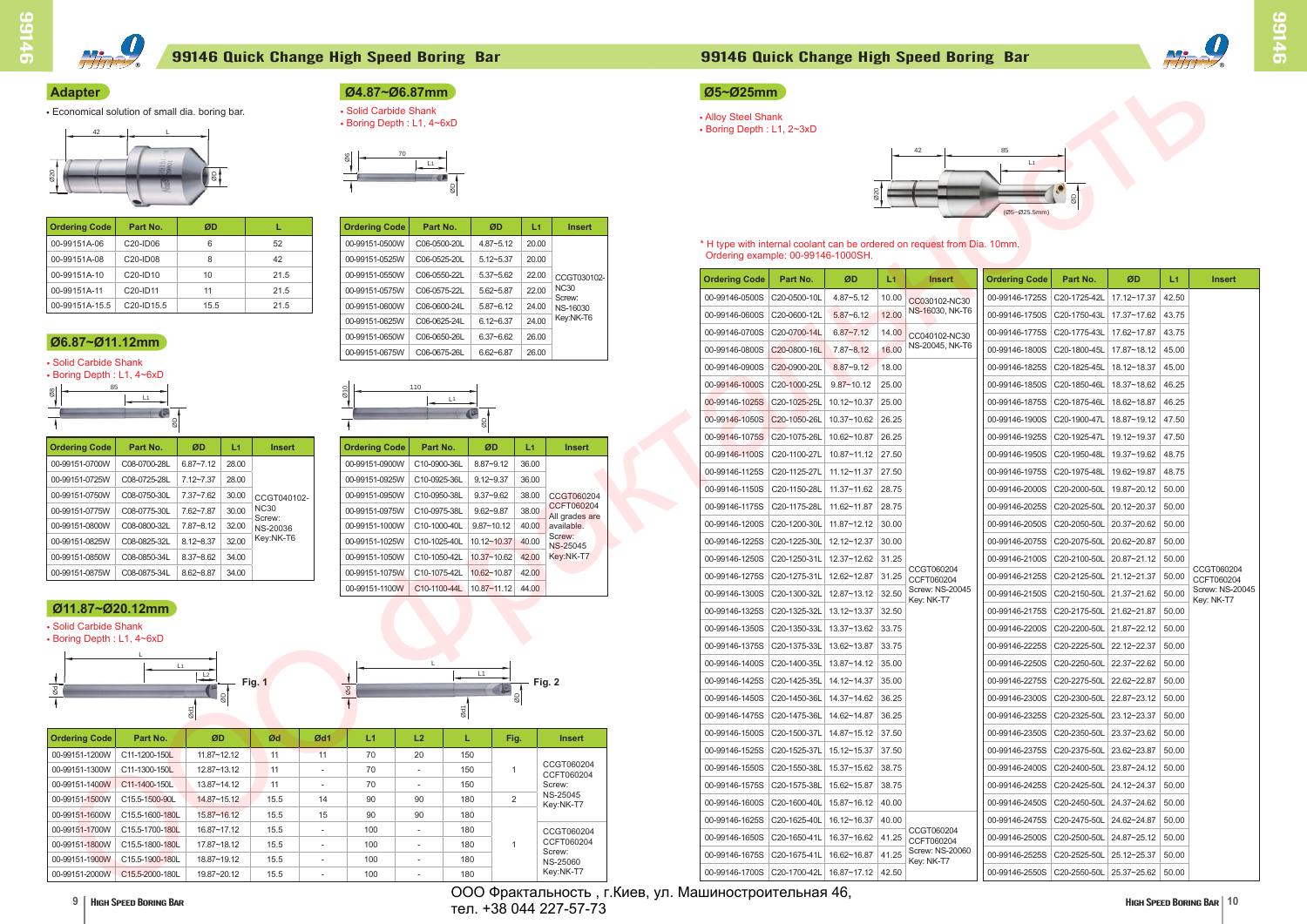| <b>Ordering Code</b> | Part No.     | ØD              | L <sub>1</sub> | <b>Insert</b>            |
|----------------------|--------------|-----------------|----------------|--------------------------|
| 00-99146-26A         | C20-2600-50L | 25.87~26.12     | 50.00          |                          |
| 00-99146-27A         | C20-2700-50L | 26.87~27.12     | 50.00          |                          |
| 00-99146-28A         | C20-2800-50L | 27.87~28.12     | 50.00          |                          |
| 00-99146-29A         | C20-2900-50L | 28.87~29.12     | 50.00          |                          |
| 00-99146-30A         | C20-3000-50L | 29.87~30.12     | 50.00          |                          |
| 00-99146-31A         | C20-3100-70L | $30.87 - 31.12$ | 70.00          |                          |
| 00-99146-32A         | C20-3200-70L | $31.87 - 32.12$ | 70.00          | CCGT060204<br>CCFT060204 |
| 00-99146-33A         | C20-3300-70L | $32.87 - 33.12$ | 70.00          | Screw: NS-25060          |
| 00-99146-34A         | C20-3400-70L | $33.87 - 34.12$ | 70.00          | Key: NK-T7               |
| 00-99146-35A         | C20-3500-70L | 34.87~35.12     | 70.00          |                          |
| 00-99146-36A         | C20-3600-70L | $35.87 - 36.12$ | 70.00          |                          |
| 00-99146-37A         | C20-3700-70L | $36.87 - 37.12$ | 70.00          |                          |
| 00-99146-38A         | C20-3800-70L | 37.87~38.12     | 70.00          |                          |
| 00-99146-39A         | C20-3900-70L | 38.87~39.12     | 70.00          |                          |

| <b>Ordering Code</b> | Part No.                  | ØD          | L1    | <b>Insert</b>                 |
|----------------------|---------------------------|-------------|-------|-------------------------------|
| 00-99146-40A         | C <sub>20</sub> -4000-70L | 39.87-40.12 | 70.00 |                               |
| 00-99146-41A         | C20-4100-70L              | 40.87-41.12 | 70.00 |                               |
| 00-99146-42A         | C <sub>20</sub> -4200-70L | 41.87-42.12 | 70.00 |                               |
| 00-99146-43A         | C20-4300-70L              | 42.87-43.12 | 70.00 |                               |
| 00-99146-44A         | C20-4400-70L              | 43.87-44.12 | 70.00 | CCGT060204                    |
| 00-99146-45A         | C20-4500-70L              | 44.87-45.12 | 70.00 | CCFT060204<br>Screw: NS-25060 |
| 00-99146-46A         | C <sub>20</sub> -4600-70L | 45.87-46.12 | 70.00 | Key: NK-T7                    |
| 00-99146-47A         | C20-4700-70L              | 46.87-47.12 | 70.00 |                               |
| 00-99146-48A         | C20-4800-70L              | 47.87-48.12 | 70.00 |                               |
| 00-99146-49A         | C20-4900-70L              | 48.87-49.12 | 70.00 |                               |
| 00-99146-50A         | C20-5000-70L              | 49.87-50.12 | 70.00 |                               |

- One of SB32 / BT30 / BT40 / BT50 / CAT40 / SK40 / HSK63A
- Micro adjustable boring head shank.
- Select any Five boring bars from standard S and A type,
- Ø5~Ø50mm diameter. (see page )
- Keys for adjustment and insert screw.



# **Ø26~Ø39mm**

• Alloy Steel Shank

# **Ø40~Ø50mm**

### • Alloy Steel Shank

• Boring Depth : L1, 2~3xD





#### \* H type with internal coolant can be ordered on request. Ordering example: 00-99146-36AH.

#### \* H type with internal coolant can be ordered on request. Ordering example: 00-99146-45AH.

| <b>Ordering Code</b>  |                          | <b>Contents</b> |
|-----------------------|--------------------------|-----------------|
| 00-99146-32HB-05SET   | SB32-146-01 Weldon Shank |                 |
| 00-99146-BT30-05SET   | BT30H Boring head shank  |                 |
| 00-99146-BT40-05SET   | BT40H Boring head shank  | Bo              |
| 00-99146-BT50-05SET   | BT50H Boring head shank  | Bo<br>Ke        |
| 00-99146-CAT40-05SET  | CAT40H Boring head shank | PI              |
| 00-99146-SK40-05SET   | SK40H Boring head shank  |                 |
| 00-99146-HSK63A-05SET | HSK63A Boring head shank |                 |

# **Each package include:**

• One handsome carrying case.

# **High Speed Boring Bar Kit**



● Note: BT50 boring head shank is packed in a separate box. (Insert is not included, please order seperately)

# **Application Example**

• Machining a cover of scooter engine:

| No. | <b>Boring Bar</b> | <b>Grade of insert</b> | Dia. mm | <b>Depth</b>    | r.p.m. | $F = \frac{mm}{min}$ . | <b>Machining time</b> |
|-----|-------------------|------------------------|---------|-----------------|--------|------------------------|-----------------------|
|     | 00-99146-08A      | CCGT040104 NC30        | Ø8H7    | 8 mm            | 8000   | 400                    | $1.2$ sec.            |
| 2   | 00-99146-32A      | CCGT060202HP NC9031    | Ø32H8   | 8 mm            | 2985   | 209                    | $2.3$ sec.            |
|     | 00-99146-35A      | CCGT060202HP NC9031    | Ø35H7   | $12 \text{ mm}$ | 2730   | 191                    | 3.8 sec.              |
| 4   | 00-99146-40A      | CCGT060202HP NC9031    | Ø40H7   | $15 \text{ mm}$ | 2400   | 168                    | 5.4 sec.              |
| 5   | 00-99146-47A      | CCGT060202HP NC9031    | Ø47H7   | $15 \text{ mm}$ | 2030   | 142                    | 6.4 sec.              |



TOOL LIST by Nine9 Boring Bar 99146-series, Spindle Size: BT40

# 99146 Quick Change High Speed Boring Bar 99146 Quick Change High Speed Boring Bar







bring head shank: 1pc boring bar: any 5 pcs ey: 3~5 p<mark>cs</mark> astic box: 1pc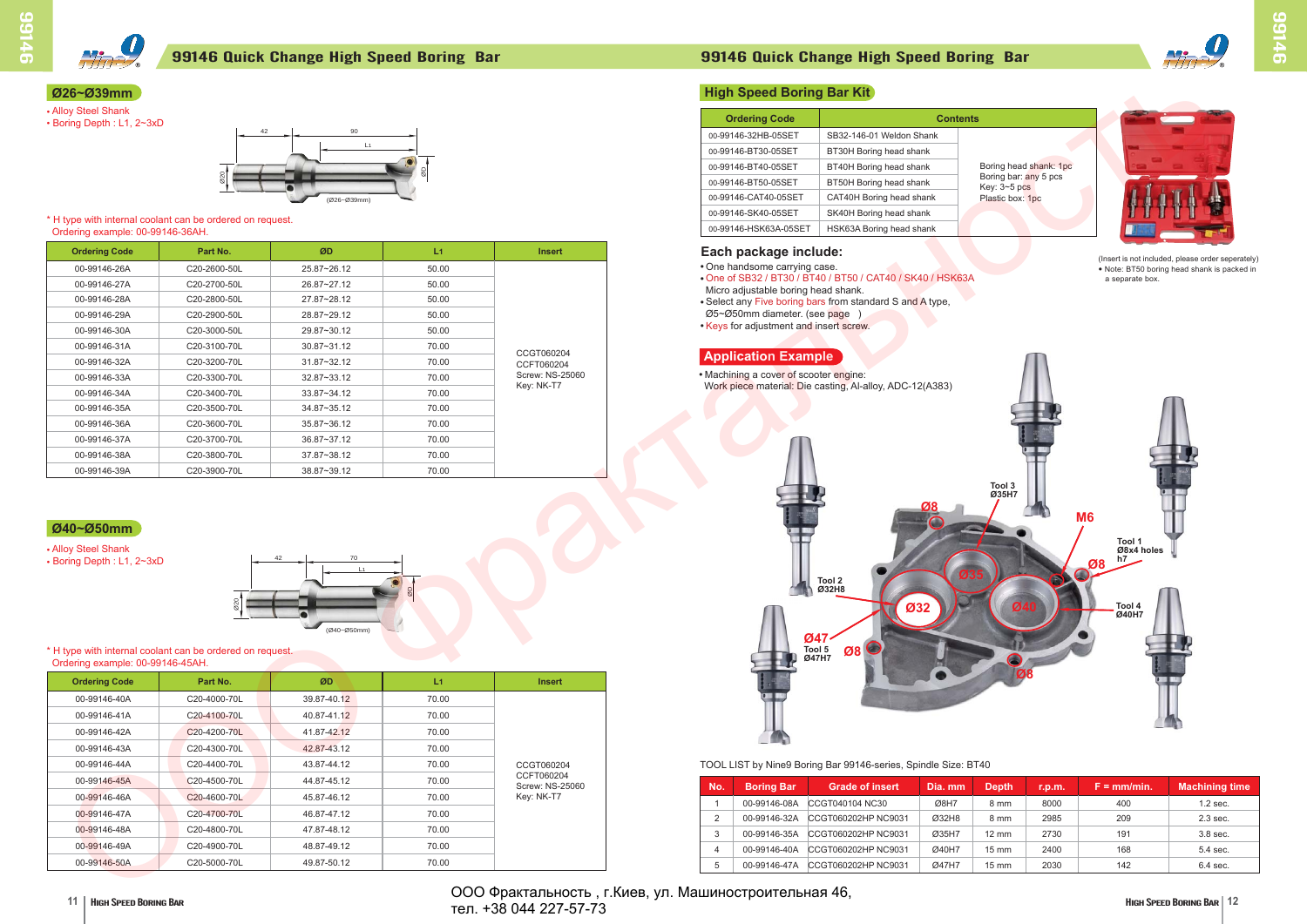# **EMB Boring Bars Inserts & Cutting Data**

### **Precisely ground Inserts**

#### **-CC030102, CC040102**

• NC30 : K20F carbide insert, TiAlN coated, universal grade for casting iron, carbon steel, alloy steel, stainless steel.

### **-CC040102, CC060204**

| $\cdot$ NC2032 | : K20F carbide insert, AITiN coated,                                 |
|----------------|----------------------------------------------------------------------|
|                | for high speed cutting of casting iron.                              |
| $\cdot$ NC2033 | : K20F carbide insert, TiAIN coated, good for carbon steel,          |
|                | alloy steel, stainless steel.                                        |
|                | . HP-NC9031: K20F carbide insert, TiN coated, good for AI, AI-alloy, |
|                | Copper and non ferrous metal.                                        |
| • NC9036       | : K20F carbide insert, DLC coated, long tool life.                   |
|                | Good for Al, Al-alloy, Copper and non ferrous metal.                 |
|                | • U-NC9036 : K20F carbide insert, DLC coated, long tool life.        |
|                | It's a super finishing insert with large corner radius for           |
|                | high feed rate for cutting AI, AI-alloy and non-ferrous metal.       |
|                | (patent pending)                                                     |



NC30

NC9036





# **Working example**

| $\bullet$ DM<br><b>Working example</b> | (patent pending)                                  | for fine surface finished and longer tool life. |                  |              |             | : PCD brazed tipped insert with a polished and honed cutting edge |                                   | <b>HP-NC9031</b><br><b>DM</b> |
|----------------------------------------|---------------------------------------------------|-------------------------------------------------|------------------|--------------|-------------|-------------------------------------------------------------------|-----------------------------------|-------------------------------|
| <b>Material</b>                        | <b>Vc</b><br>m/min.                               | mm/rev.                                         | <b>Roughness</b> |              |             | <b>Tool holder</b>                                                | <b>Insert</b>                     |                               |
|                                        |                                                   |                                                 | Ra               | <b>Rz</b>    | Rmax        |                                                                   |                                   |                               |
| Al alloy, 6061                         | 150                                               | 0.2                                             | $0.076 \mu m$    | $0.50 \mu m$ | $0.6 \mu m$ | 99146-BT40-26A                                                    | <b>CCGH0602U</b><br><b>NC9096</b> |                               |
| Ξ<br>thometer                          | 00000<br>$-$ 0 $\vee$ 10 $\vee$<br>$\infty$<br>00 | 틀<br>88.68<br>$\overline{\circ}$<br>Ø<br>Ľ      |                  |              |             |                                                                   |                                   |                               |

# **Comparison of super finished bore (Mirror finished)**

#### ● **Work piece material: AI-Alloy 6061**

● **Comparison:**

|                                  | <b>PCD Insert</b>                        | Nine 9                         | x-Brand                         |
|----------------------------------|------------------------------------------|--------------------------------|---------------------------------|
|                                  | <b>CCGT060204</b>                        | CCGT0602U-9096                 | <b>Roller burnishing tool</b>   |
| <b>Cutting data</b>              | Vc=150~300 m/min.                        | $Vc = 100 - 300$ m/min.        | $Vc = 40 - 60$ m/min.           |
|                                  | f=0.05~0.07 mm/rev.                      | $f=0.10-0.30$ mm/rev.          | $f=0.10-0.50$ mm/rev.           |
| <b>Machining</b><br>allowance    | $\varnothing$ 0.20~ $\varnothing$ 0.30mm | Ø 0.05~Ø0.20mm                 | Ø 0.02~Ø0.04mm                  |
| <b>Best surface</b><br>roughness | Ra=0.50~0.80 µm                          | Ra=0.10~0.20 µm                | Ra=0.10~0.30 µm                 |
| Comparison                       | - Long tool life                         | - Better tool life             | - Better tool life              |
|                                  | - Low feed rate                          | - High feed rate / High speed  | - Low speed                     |
|                                  | - Expensive                              | - Cost efficiency              | - Expensive                     |
|                                  | - High rigid machine reguired            | - Good for any kind of machine | - Each dimension needs one tool |

• CCGH0602U can replaced any ISO insert of the high precision boring heads and boring bar for mirror finished surface. • 99146-series are strongly recommened for the same application as well.